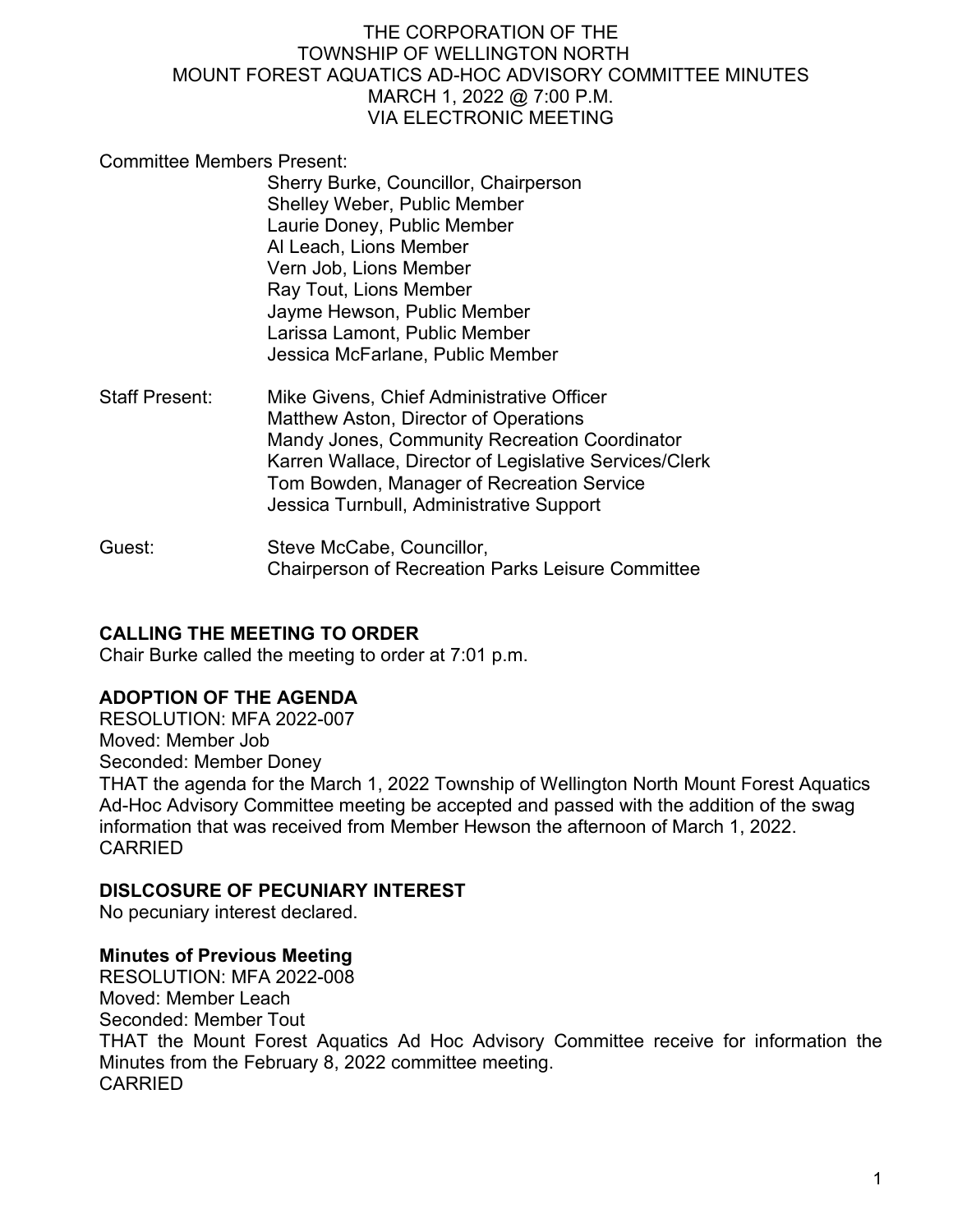Member Tout inquired if fencing was a municipal responsibility as opposed to it being fundraised. The Director of Operations (DOO) agreed that the fencing would be included as a municipal responsibility.

Member Tout inquired about the timing of the public meeting for the Open House to review pool design concepts scheduled for March 23, 2022 at 5:30PM to 7:00PM, noting most people are getting home from work at that time. Chair Burke stated that pre-covid they found more people came to public meetings when they were coming home from work rather than going home and coming back out again. Councillor McCabe added that the lion's bingo is held that night.

DOO added the presentation is scheduled for 5:45PM following by a bristol board setup where people can view the concepts, noting there will be more opportunities for the public to consult or engage.

#### **BUSINESS ARISING FROM THE MINUTES**

Financial Update-Verbal

The DOO stated that staff are working on setting up the bank account and the Chief Administrative Officer (CAO), Deputy Treasurer, Members Al Leach and Ray Tout would be signing authorities, noting the account has not been finalized at this point.

#### Lottery License Update-Verbal

Chair Burke summarized the lottery document noting the committee cannot use funds raised through a lottery for capital purchases to be located on municipal property.

The Clerk confirmed that this is not a new rule and any of the funds raised for the splash pad in both Arthur and Mount Forest were not raised with lottery funds.

Member Job confirmed that the Lion's cannot get a license to raise funds for anything on municipal property, noting they will have to find other ways to raise funds.

#### **ITEMS FOR CONSIDERATION**

Promotional Items Verbal

Member Lamont discussed apparel and swag from Hometown Boutique and Marcc Apparel. Member Lamont shared that she connected with Karren, the mask lady, who would be willing to donate the first 100 masks should committee decide to proceed with her.

Member Hewson discussed her dealings with Kim Rae, who assisted with the design for the logo last year. She has started a new printing business with clothing called Farm Girl Boutique. Member Hewson added that Kim gave the group a deal on the clothing and could potentially add additional discounts if they were to mix and match products. Furthermore, she does not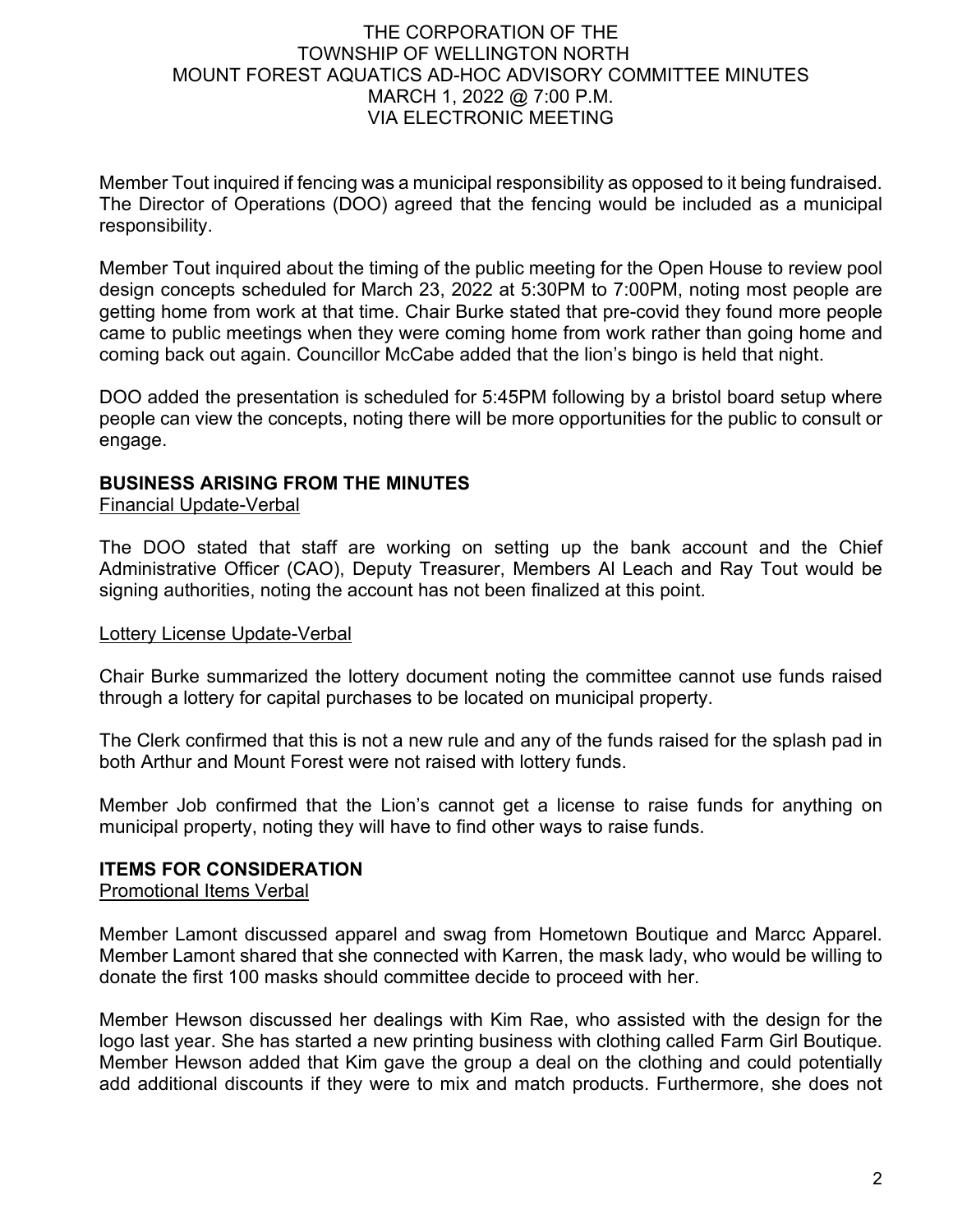charge a setup fee, prints a unique way, the items are good quality, and has a no minimum order. Member Hewson was excited about the totes and believes they will be a good seller.

Member Tout asked about the masks and how much they should lean on purchasing them keeping in mind what's going on in the province with COVID mandates lifting.

Member McFarlane agreed with Member Tout's comments about the masks and explained she is optimistic we won't have to wear them much longer. Member McFarlane suggested the committee proceed with ordering swag and recommended crew sweaters for spring and summer.

Member Hewson explained that social media is what they are looking at in terms of advertising and selling the items once the bank account is setup.

Chair Burke asked member Hewson about the turn around time for the product. Member Hewson stated she will investigate and get the answer to the group as soon as possible.

Councillor McCabe asked Chair Burke if sidewalk sales need approval from the committee. Chair Burke explained that it is up to this committee and that a float would be needed as well as some planning and organizing for the events.

Member Lamont asked about the permanent float in the cash box from Ladies Night. Chair Burke explained that the municipality gave a float of \$100 and that should be returned once the bank account is setup.

Member Leach suggested to the DOO that the bank account needs to have online access.

Member Tout inquired about service charges for the bank account and the CAO explained that staff are looking at an account where fees are as low as possible.

Member Hewson asked staff about the funds in the bank account and if committee approves the go ahead on ordering swag product. Chair Burke suggested committee weigh-in on the items that should be ordered. Member Tout suggested springtime items such as hoodies, sweatshirts would be good because of the time of year as well as totes. Member Leach added that he doesn't see the value in coffee mugs.

Member Hewson discussed an email sent out about the storage of product. She suggested that the space offered under the bleachers at the arena would not be a suitable idea as it is not secure and easily accessible to members of the committee.

RESOLUTION: MFA 2022-009 Moved: Member McFarlane Seconded: Member Tout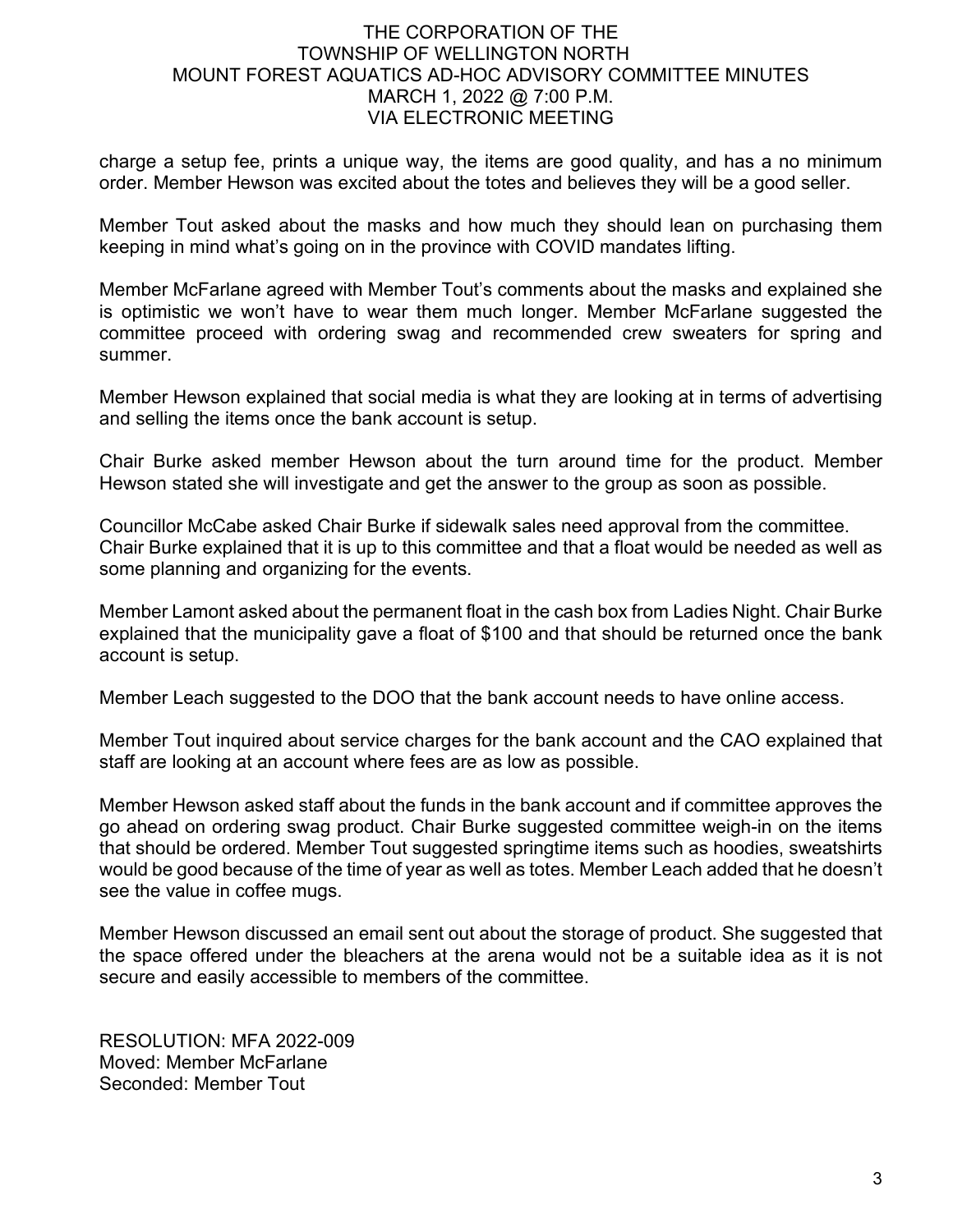THAT the Mount Forest Aquatics Ad Hoc Advisory Committee direct members Hewson and Lamont to purchase up to \$750 in promotional swag including hoodies, sweatshirts and totes. CARRIED

#### Promotional Events

a. You've Been Flocked (member McFarlane)

Member McFarlane explained the details of the event including purchasing a number of pink flamingos, and someone pays to have them put in another's person yard which is called being Flocked. That individual can then pay to have them placed in someone else's yard. Individuals can buy insurance so that no flamingo's can be placed in their yard.

The cost of the flamingos is around \$200 – \$300 dollars and would be available in a couple of weeks. The committee would need to discuss the length of the campaign and the fees and insurance rates. Logistics will need to be coordinated in getting the flamingos from yard to yard and a truck would possibly be required.

8:23PM Member Hewson left the meeting.

b. Profession of the Day (member McFarlane)

Member McFarlane discussed an online auction for profession of the day with 10 different professions – police, vet etc. Radio host is an option and can approach the River and various people who would want to participate.

Chair Burke asked member McFarlane about a timeframe for the event. Member McFarlane does not have a timeframe and wants to ensure it doesn't interfere with the colour run and could look to offer it in the fall or winter function.

c. Calendar (staff)

DOO discussed the recommendation of having a promotional calendar that would be sold for 2023. This could be a 12- or 16-month calendar, where business sponsor a month at a cost of \$1,000.00. Then their business or staff would be in the image for that month. Calendars could be sold for \$25.00 each. Member McFarlane mentioned that she has some quotes for calendars from a couple companies and the ones that had the best price needed to have pictures in by the end of June.

d. Silent Auction (staff)

Chair Burke mentioned that a silent auction can tie into a variety of things like profession of the day and something similar to the hospital foundation silent auction.

e. Colour Run (member Lamont)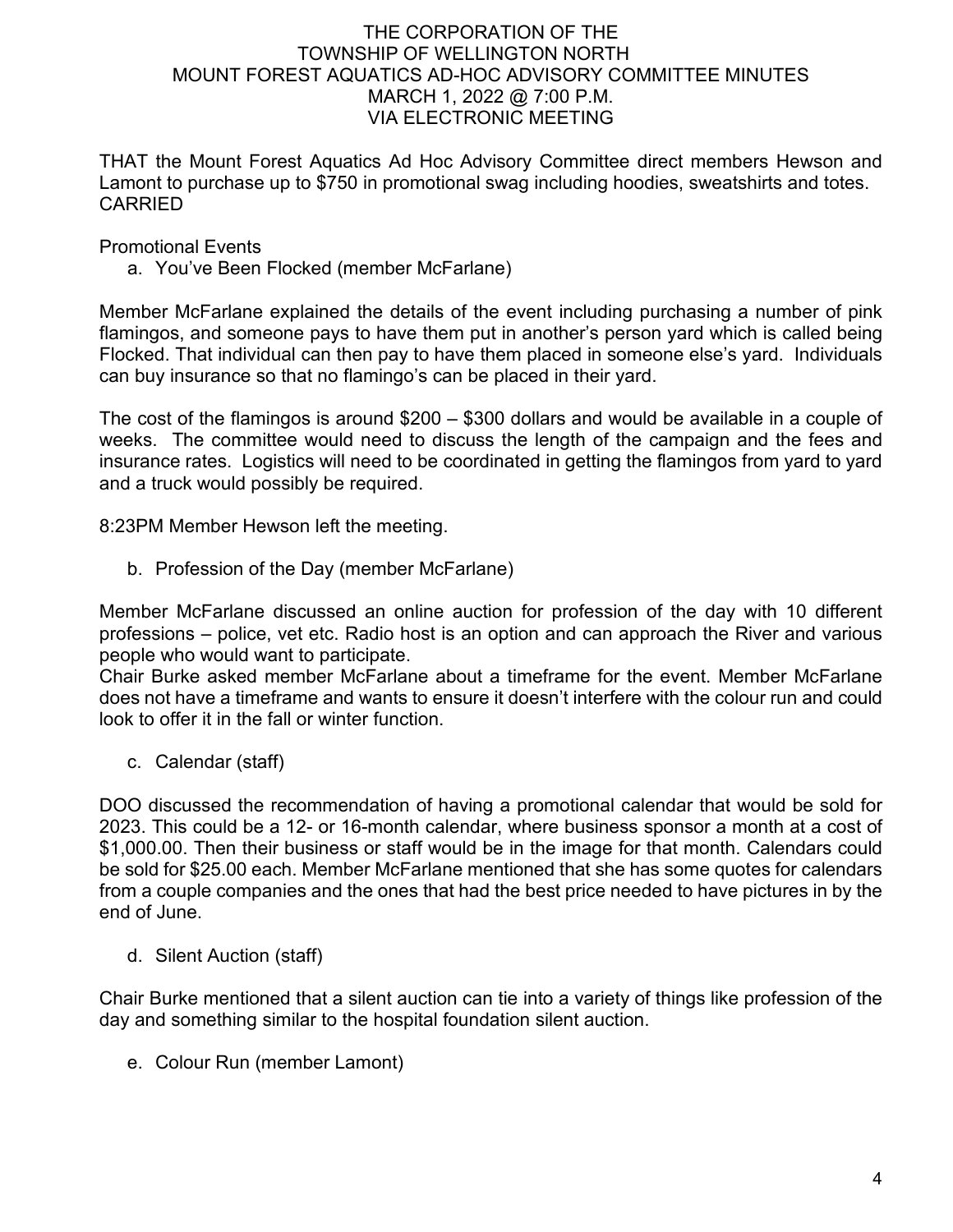Member Lamont discussed the colour run in May and how time is getting short, noting she and Member Hewson are thinking of doing a turkey trot around Thanksgiving.

Member Lamont left the meeting at 8:30PM

f. Suds and Bubbles (member Weber)

Member Weber discussed the Bubbles and Suds event the homecoming committee held, noting all events were sold out and was a very popular event. Their hope is to hold it on the ice surface instead of the hall as it is a larger venue.

Member McFarlane asked if subcommittees are permitted to help with volunteers and organizing. The CAO clarified that you could have as many people you want volunteer, and that the Township would just need a listing of the names of those helping with setup for insurance purposes. As it relates to subcommittees it is up to this committee to decide.

Councillor McCabe left at 8:37PM

Member Job stated the lions have no major functions planned for the summer.

Chair Burke spoke to grants and waivers from the municipality and how as the committee moves forward, the application needs to be submitted, noting firm dates for events should be set and paperwork filled out and submitted to the municipality.

2022 Fundraising Schedule

Chair Burke stated this will be worked on as event dates are firmed.

Pool Concept Designs and Public Open House

Chair Burke went through the pool concept presentation.

Member Leach asked the DOO about the housing development to the east of the proposed site of the pool and if they will be required to have fencing. The DOO explained the fencing will be on township property.

Member Leach asked about accessibility and if a lift apparatus will be included. The DOO stated all designs have accessibility components such as a ramp, beach entry, etc. The DOO explained that the Township purchased a portable lift in 2019 with funds from the County of Wellington Accessibility fund and that it can be brought to the new pool should the need be identified. Member Leach asked about Concept 2 and the washroom with accessibility from the sidewalk and if that is necessary. The DOO explained that it is just an idea and there will be explicit questions in a survey that goes out to see who favors it as there are washrooms across the street at the Campbell DeVore Pavilion.